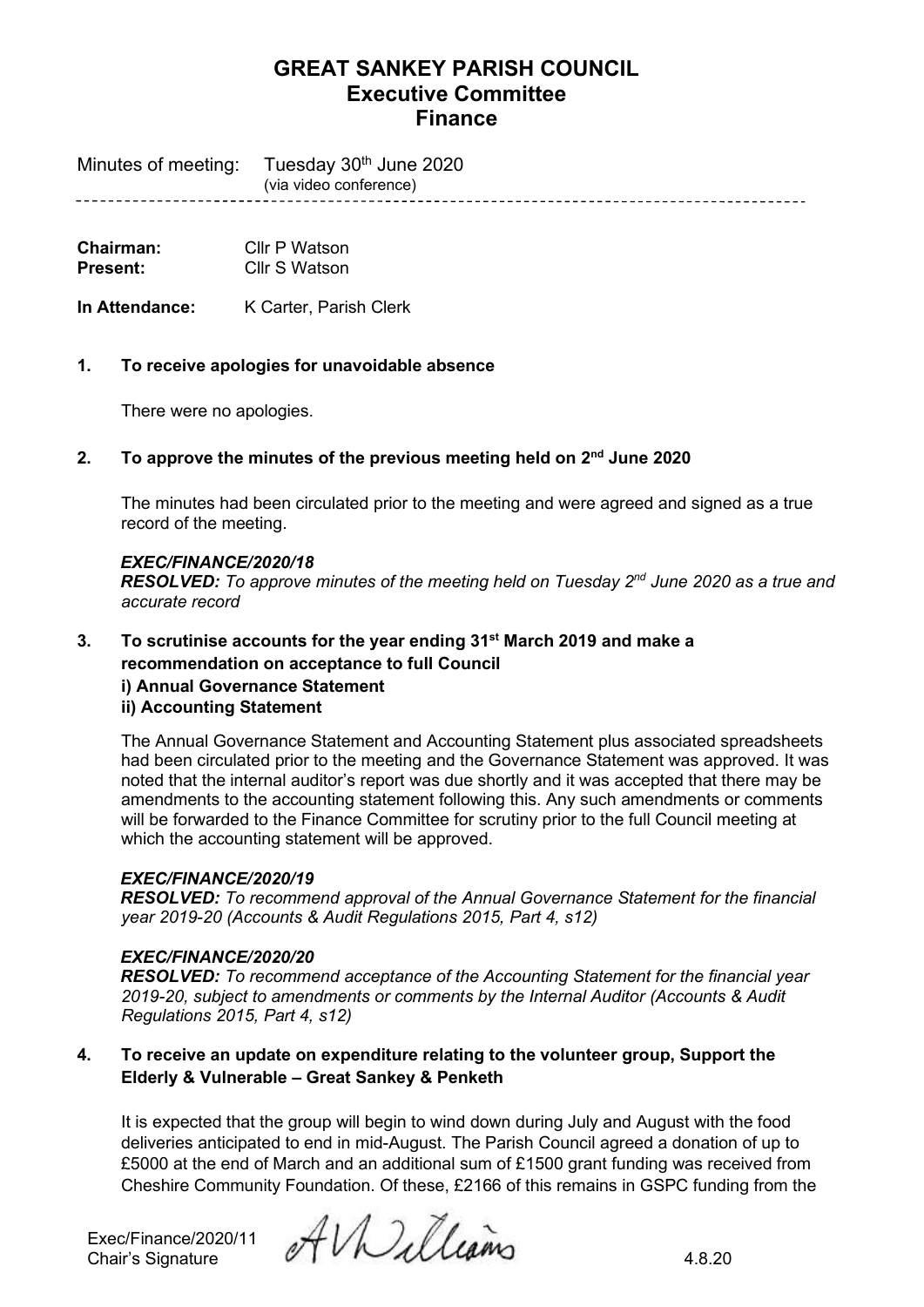Minutes of meeting: Tuesday 30<sup>th</sup> June 2020 (via video conference)

> Community Projects Fund and £151 of the grant funding. This should be sufficient to support the volunteer group to the end of their project, but it was agreed to recommend that the Parish Council ring-fence up to a further £1000 to ensure all financial needs are met.

# **5. To scrutinise financial expenditure arising since the last meeting, including payments by Direct Debit.**

A list of payments to be made had been circulated prior to the meeting. All payments were approved.

| <b>Presented By</b>        | <b>Description</b>                   | Amount, £  | <b>Payment</b> |
|----------------------------|--------------------------------------|------------|----------------|
| Zurich Muncipal            | Insurance renewal                    | £6640.81   | (Paid)         |
| Peter Watson               | Tea/Coffee - COVID-19 response       | £124.77    | (Paid)         |
| Office Depot               | <b>Office Stationery</b>             | £333.46    | <b>BACS</b>    |
| <b>B&amp;B Hygiene Ltd</b> | Cleaning supplies                    | £287.41    | <b>BACS</b>    |
| <b>B&amp;B Hygiene Ltd</b> | Cleaning supplies                    | £74.06     | <b>BACS</b>    |
| Trade UK                   | <b>Centre Maintenance</b>            | £93.19     | <b>BACS</b>    |
| <b>Woodend Nursery</b>     | Planters re-fill                     | £604.80    | <b>BACS</b>    |
| Steve Mahon Plumbing       | <b>Gas safety Certificates</b>       | £270.00    | <b>BACS</b>    |
| <b>WBC</b>                 | <b>HM Service Charge</b>             | £382.89    | <b>BACS</b>    |
| <b>Brookmeade Building</b> | WH Toilet refurb                     | £20673.61  | <b>BACS</b>    |
| Peter Watson               | Covid-19 response group              | £80.79     | <b>BACS</b>    |
| FairFX cards               | Top-up of pre-paid cards             | £833.61    | <b>BACS</b>    |
| C. Mullin                  | Reimbursement - C Centre Maintenance | £10.98     | <b>BACS</b>    |
| <b>EDR Landscape</b>       | Grounds Maintenance                  | £2812.91   | <b>BACS</b>    |
| FairFX cards               | Purchase of scrubber/dryer machine   | £1000.00   | <b>BACS</b>    |
| Andrew Jones               | <b>Grounds Maintenance</b>           | £1250.00   | <b>BACS</b>    |
|                            | Total                                | £35,473.29 |                |

### *EXEC/FINANCE/2020/21*

*RESOLVED: To authorise all payments listed in Appendix 1 (under LGA 1976 s19 or LGA 1972 s101, 111, 112, 133, 142 or 137)*

The following direct debits on the Council's account during May were also checked and approved:

| <b>BT</b>         | 01/05/2020 | WIFI/Telephone                  | HL               | 89.76  |
|-------------------|------------|---------------------------------|------------------|--------|
| <b>BT</b>         | 01/05/2020 | WIFI/Telephone                  | <b>WH Office</b> | 142.50 |
| <b>ICO</b>        | 01/05/2020 | <b>Data Protection Register</b> | Office           | 35.00  |
| <b>Water Plus</b> | 01/05/2020 | Water charges                   | <b>HM</b>        | 38.52  |
| <b>Water Plus</b> | 01/05/2020 | Water charges                   | <b>WH</b>        | 40.20  |
| <b>Water Plus</b> | 01/05/2020 | Water charges                   | <b>BB</b>        | 120.27 |
| <b>BT</b>         | 04/05/2020 | WIFI/Telephone                  | WH-Hall          | 89.76  |
| <b>BT</b>         | 04/05/2020 | WIFI/Telephone                  | <b>BB</b>        | 96.90  |

Exec/Finance/2020/12  $\partial^2 V$ <br>Chair's Signature  $\partial^2 V$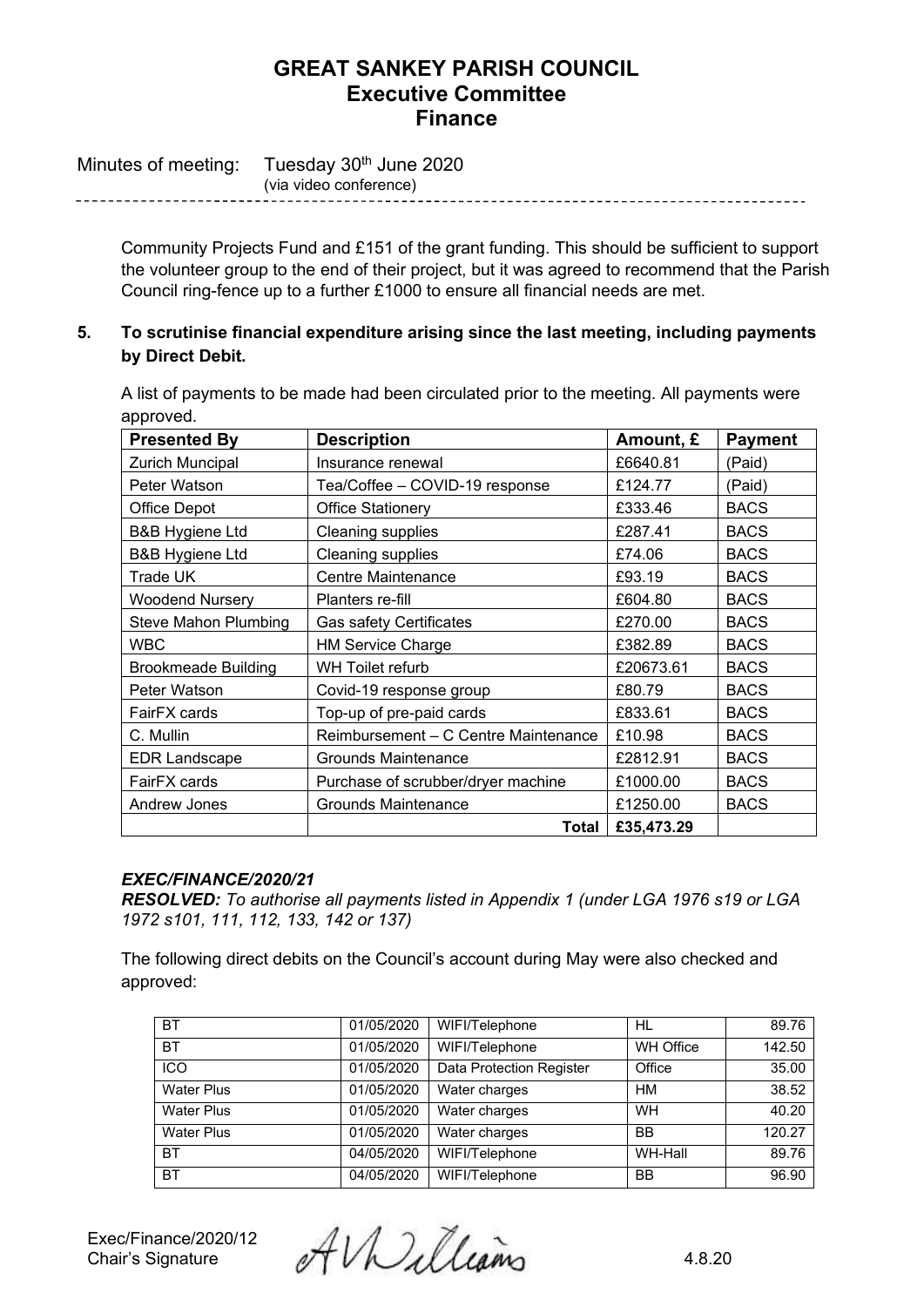Minutes of meeting: Tuesday 30<sup>th</sup> June 2020 (via video conference)

> KCOM Group plc  $\vert$  05/05/2020 e-mail hosting/microsoft office Office 45.59 BT 07/05/2020 WIFI/Telephone HM 89.76 SWALEC 07/05/2020 Electricity WH 312.31 SWALEC 11/05/2020 Electricity TBB 159.41 SWALEC | 11/05/2020 | Electricity | TP 348.12 SWALEC GAS 11/05/2020 Gas TP 645.62 Unpaid cheque - J Miller 15/05/2020 Unity Trust bank 24.00 Unpaid cheque inwards fee 15/05/2020 Unity Trust bank 6.00 SWALEC GAS 26/05/2020 Gas HM 28.64 SWALEC GAS 26/05/2020 Gas HL 27.28 Utility Warehouse 29/05/2020 Phone charges Office 13.40 **Total £2353.04**

## **6. To consider any quotes received and authorise or make recommendations to full Council where appropriate.**

Quote 1: for replacement windows and fire doors at Whittle Hall Community Centre, £9120 – recommended for approval. It was noted that only one quote had been obtained as this is a local firm which is on the list of trusted suppliers for the council and provides high quality work at a competitive price. The firm also replaced the windows to the Parish Office earlier in the year and would match the remaining windows on the building to those. It was therefore agreed to waive the requirement for 3 quotes for this contract.

### *EXEC/FINANCE/2020/22*

*RESOLVED: To recommend acceptance of the quote for £9120 from Samrose Windows for replacement windows and fire doors at Whittle Hall Community Centre (LGA 1972 s133)*

Quote 2: for new football posts for the Parish Playing Field; 2 sets requested by Whittle Hall Junior Football Club; quote provided by WBC for purchase and installation, £1759 +VAT per set. Members were informed that there had been some issues with one of the posts where the crossbar had previously fallen and been repaired by WBC; it is difficult to predict how long this repair will last, especially given the increased use on the field. After discussion and consideration of the long-term plans for the field, it was agreed to recommend that one new set be purchased to aid current football customers whilst longer-term improvements are being investigated.

### *EXEC/FINANCE/2020/23*

*RESOLVED: To recommend the purchase and installation of one set of football posts from WBC for the Parish Playing Field at a cost of £1759 +VAT (Public Health Acts Amendments Act 1907 s76)*

**7. To consider requests for financial assistance; to decide if any donations are to be made or if requests should be recommended to full Council.**

No requests had been received.

Exec/Finance/2020/13

Exec/Finance/2020/13  $\partial$  AV Delleano 4.8.20